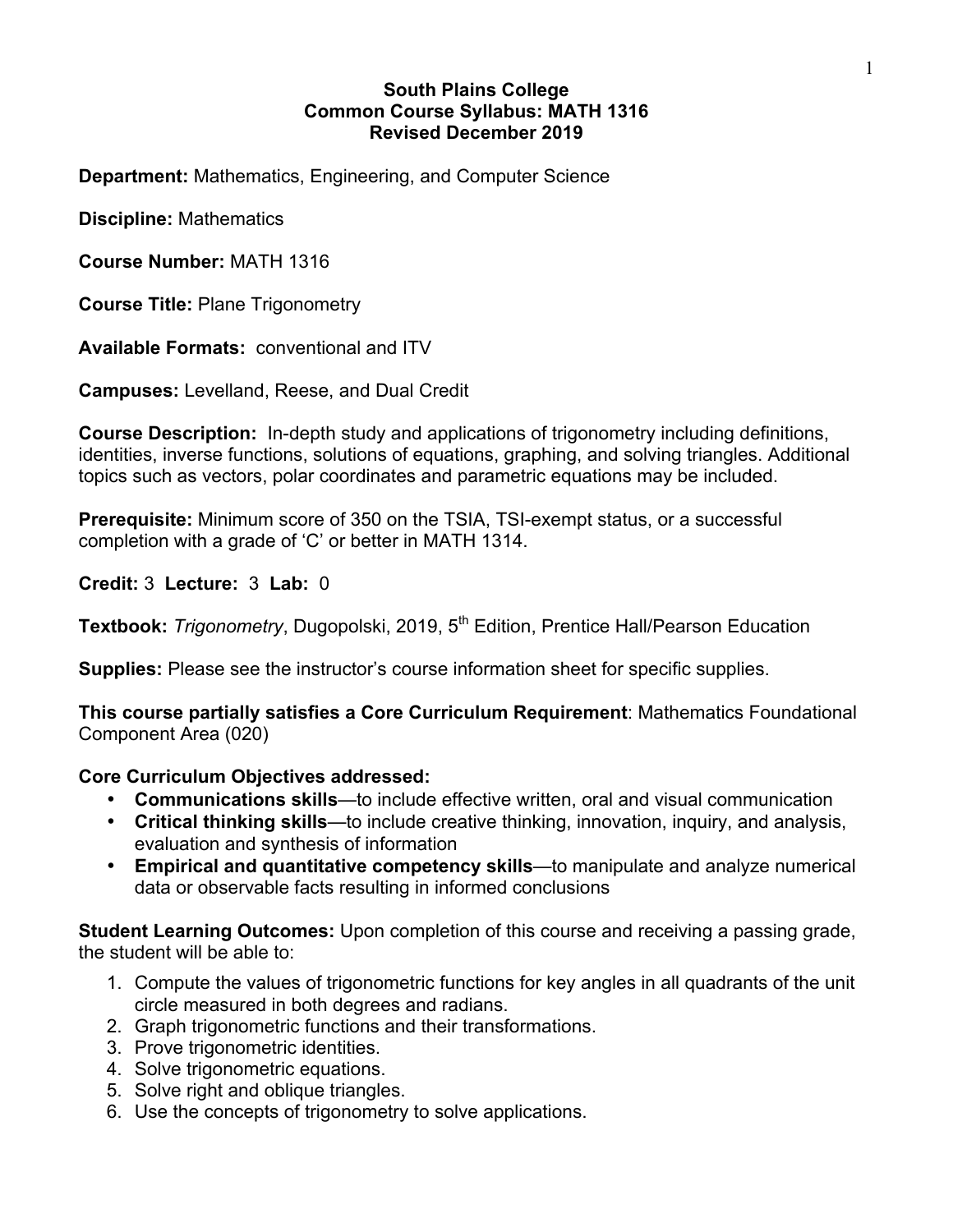**Student Learning Outcomes Assessment:** A pre- and post-test questions will be used to determine the extent of improvement that the students have gained during the semester

**Course Evaluation:** There will be departmental final exam questions given by all instructors.

**Attendance Policy:** Attendance and effort are the most important activities for success in this course. Records of your attendance are maintained throughout the semester. Five (5) absences, *for any reason*, are allotted to the student for the semester. Tardies count as onehalf (1/2) of an absence. Tardies will be applied for consistently being late to class, as deemed by the instructor and leaving class early. If this number is exceeded, the instructor has the right to drop you with a grade of F or an X, depending on their discretion.

Plagiarism violations include, but are not limited to, the following:

- 1. Turning in a paper that has been purchased, borrowed, or downloaded from another student, an online term paper site, or a mail order term paper mill;
- 2. Cutting and pasting together information from books, articles, other papers, or online sites without providing proper documentation;
- 3. Using direct quotations (three or more words) from a source without showing them to be direct quotations and citing them; or
- 4. Missing in-text citations.

Cheating violations include, but are not limited to, the following:

- 1. Obtaining an examination by stealing or collusion;
- 2. Discovering the content of an examination before it is given;
- 3. Using an unauthorized source of information (notes, textbook, text messaging, internet, apps) during an examination, quiz, or homework assignment;
- 4. Entering an office or building to obtain an unfair advantage;
- 5. Taking an examination for another;
- 6. Altering grade records;
- 7. Copying another's work during an examination or on a homework assignment;
- 8. Rewriting another student's work in Peer Editing so that the writing is no longer the original student's;
- 9. Taking pictures of a test, test answers, or someone else's paper.

**Student Code of Conduct Policy**: Any successful learning experience requires mutual respect on the part of the student and the instructor. Neither instructor nor student should be subject to others' behavior that is rude, disruptive, intimidating, aggressive, or demeaning**.** Student conduct that disrupts the learning process or is deemed disrespectful or threatening shall not be tolerated and may lead to disciplinary action and/or removal from class.

**Diversity Statement:** In this class, the teacher will establish and support an environment that values and nurtures individual and group differences and encourages engagement and interaction. Understanding and respecting multiple experiences and perspectives will serve to challenge and stimulate all of us to learn about others, about the larger world and about ourselves. By promoting diversity and intellectual exchange, we will not only mirror society as it is, but also model society as it should and can be.

**Disability Statement:** Students with disabilities, including but not limited to physical, psychiatric, or learning disabilities, who wish to request accommodations in this class should notify the Disability Services Office early in the semester so that the appropriate arrangements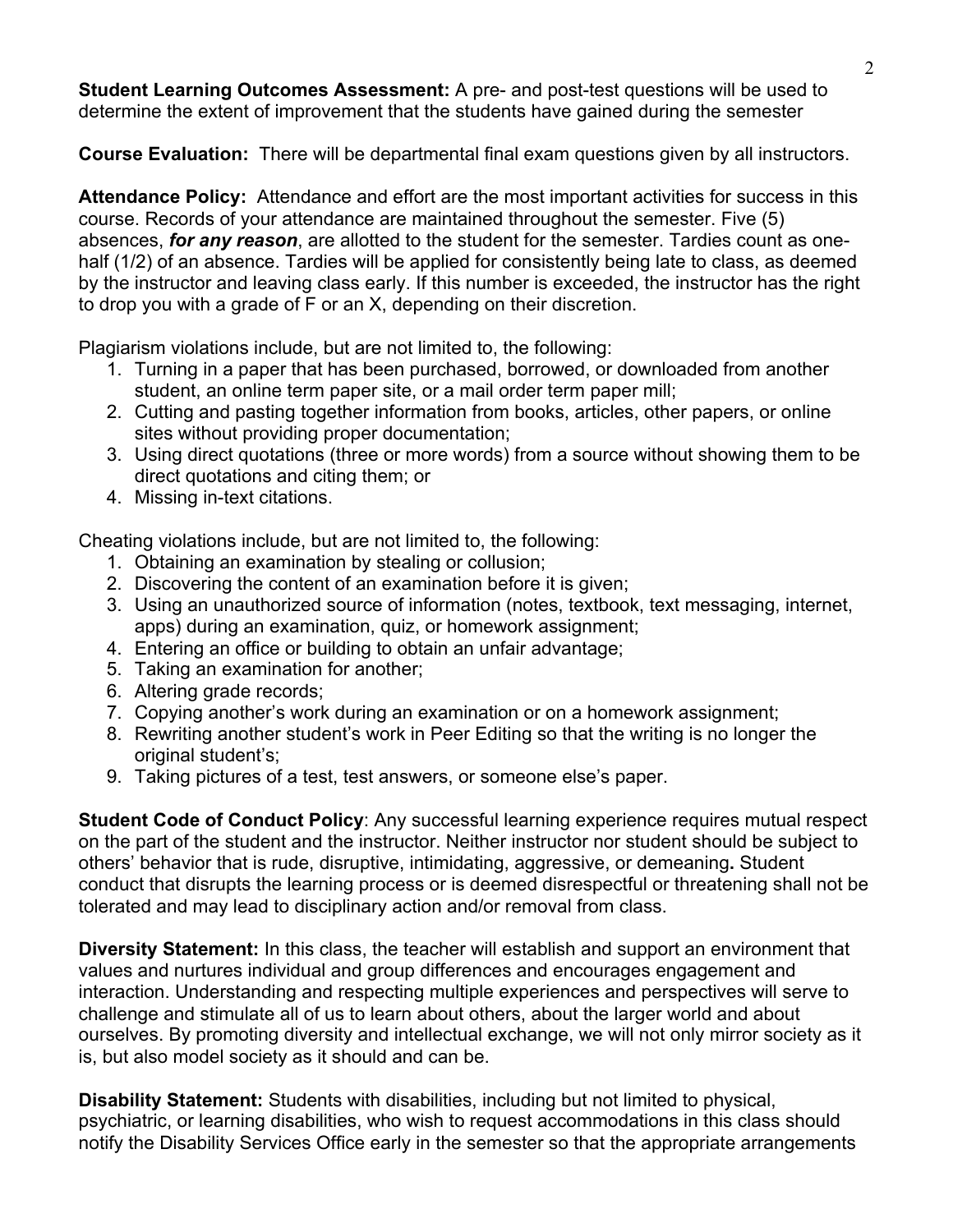may be made. In accordance with federal law, a student requesting accommodations must provide acceptable documentation of his/her disability to the Disability Services Office. For more information, call or visit the Disability Services Office at Levelland (Student Health & Wellness Office) 806-716-2577, Reese Center (Building 8) 806-716-4675, or Plainview Center (Main Office) 806-716-4302 or 806-296-9611.

**Nondiscrimination Policy:** South Plains College does not discriminate on the basis of race, color, national origin, sex, disability or age in its programs and activities. The following person has been designated to handle inquiries regarding the non-discrimination policies: Vice President for Student Affairs, South Plains College, 1401 College Avenue, Box 5, Levelland, TX 79336. Phone number 806-716-2360.

**Title IX Pregnancy Accommodations Statement:** If you are pregnant, or have given birth within six months, Under Title IX you have a right to reasonable accommodations to help continue your education. To activate accommodations you must submit a Title IX pregnancy accommodations request, along with specific medical documentation, to the Director of Health and Wellness. Once approved, notification will be sent to the student and instructors. It is the student's responsibility to work with the instructor to arrange accommodations. Contact the Director of Health and Wellness at 806-716-2362 or email cgilster@southplainscollege.edu for assistance.

**Campus Concealed Carry**: Texas Senate Bill - 11 (Government Code 411.2031, et al.) authorizes the carrying of a concealed handgun in South Plains College buildings only by persons who have been issued and are in possession of a Texas License to Carry a Handgun. Qualified law enforcement officers or those who are otherwise authorized to carry a concealed handgun in the State of Texas are also permitted to do so. Pursuant to Penal Code (PC) 46.035 and South Plains College policy, license holders may not carry a concealed handgun in restricted locations. For a list of locations and Frequently Asked Questions, please refer to the Campus Carry page at: http://www.southplainscollege.edu/campuscarry.php Pursuant to PC 46.035, the open carrying of handguns is prohibited on all South Plains College campuses. Report violations to the College Police Department at 806-716-2396 or 9-1-1.

**SPC Bookstore Price Match Guarantee Policy:** If you find a lower price on a textbook, the South Plains College bookstore will match that price. The difference will be given to the student on a bookstore gift certificate! The gift certificate can be spent on anything in the store.

If students have already purchased textbooks and then find a better price later, the South Plains College bookstore will price match through the first week of the semester. The student must have a copy of the receipt and the book has to be in stock at the competition at the time of the price match.

The South Plains College bookstore will happily price match BN.com & books on Amazon noted as *ships from and sold by Amazon.com*. Online marketplaces such as *Other Sellers* on Amazon, Amazon's Warehouse Deals, *fulfilled by* Amazon, BN.com Marketplace, and peer-topeer pricing are not eligible. They will price match the exact textbook, in the same edition and format, including all accompanying materials, like workbooks and CDs.

A textbook is only eligible for price match if it is in stock on a competitor's website at time of the price match request. Additional membership discounts and offers cannot be applied to the student's refund.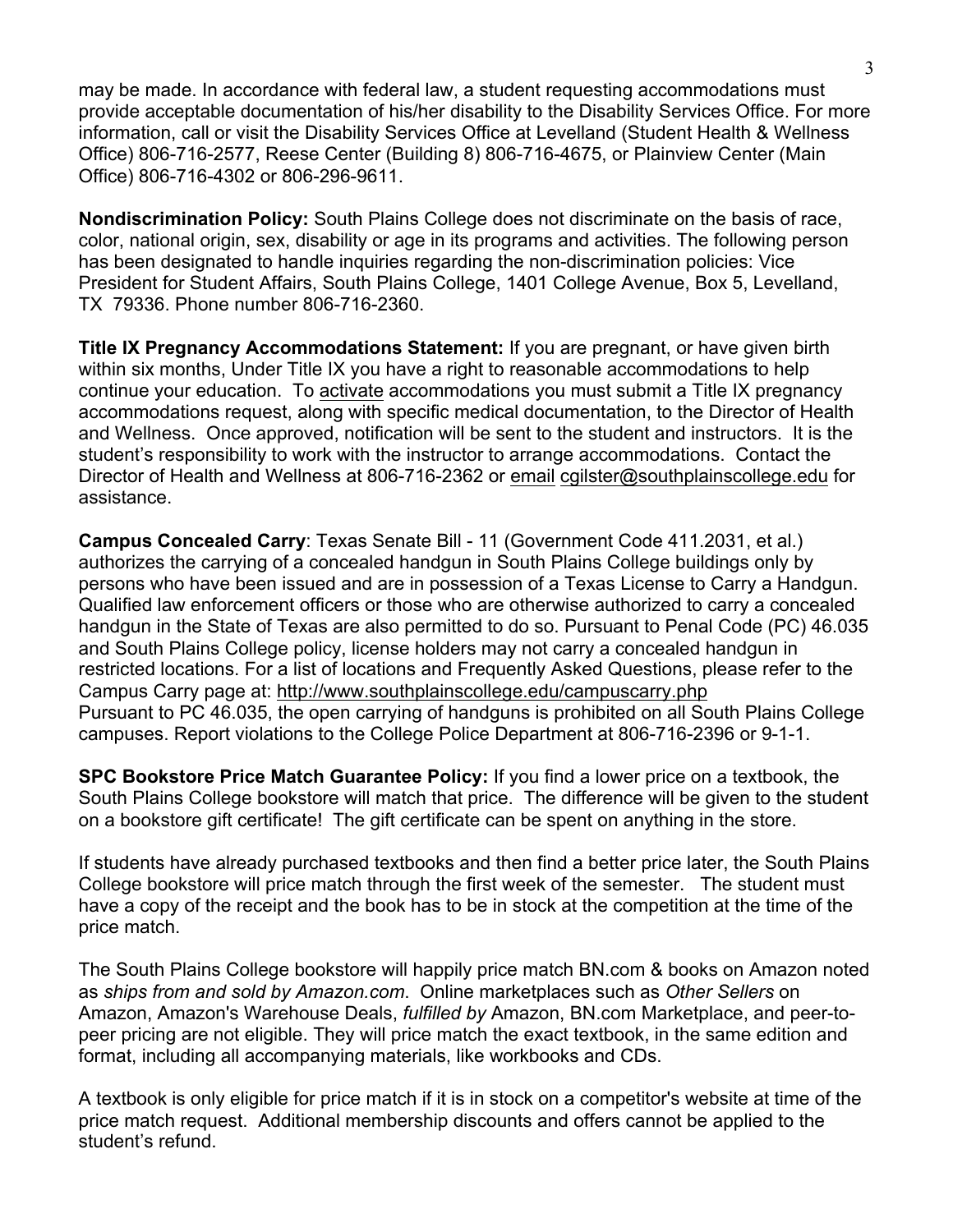Price matching is only available on in-store purchases. Digital books, access codes sold via publisher sites, rentals and special orders are not eligible. Only one price match per title per customer is allowed.

Note: The instructor reserves the right to modify the course syllabus and policies, as well as notify students of any changes, at any point during the semester.

## Math 1316 – Plane Trigonometry (3:3:0) Course Syllabus Spring 2020

**Instructor:** Diane Eagle **Office:** 215A, Reese Campus, building 2 **Phone:** 806-716-2736 **E-mail:** deagle@southplainscollege.edu

**Office Hours:**

| Monday          | Tuesdav         | Wednesdav       | Thursdav        | Fridav         |  |
|-----------------|-----------------|-----------------|-----------------|----------------|--|
| $10.30 - 11.00$ | $10.30 - 11.00$ | $10.30 - 11.00$ | $10:30 - 11:00$ |                |  |
| $1:30 - 3:00$   | $4.00 - 5.30$   | $1:30 - 3:00$   | $4:00-5:30$     | By appointment |  |

**Supplies:** Pencils, paper, straightedge, and graph paper. The required textbook is also available on reserve in the SPC libraries. **Only a basic non-graphing calculator will be allowed in class.** Graphing calculators and calculators on cell phones or other electronic devices or apps will **NOT** be allowed during tests or in-class assignments. Calculators may not be allowed on certain assignments and/or portions of exams.

**Course Evaluation:** Your final grade will be determined by the average of four tests (400 points) the comprehensive final exam (120 points) and quizzes (80 points.) A total of 600 points are possible. The number of points earned will follow the grading scale below:

| <b>Grading Scale:</b> | A             | 90 to 100 | 537 to 600 points   |
|-----------------------|---------------|-----------|---------------------|
|                       | B             | 80 to 89  | 477 to 536 points   |
|                       | $\mathcal{C}$ | 70 to 79  | $417$ to 476 points |
|                       | Ð             | 60 to 69  | $357$ to 416 points |
|                       | E             | Below 60  | $0$ to 356 points   |

**Exams:** Dates for the 4 major tests and comprehensive final exam are listed on the calendar. **There are NO makeup tests.** If you miss one of the 4 major tests, your final exam will count twice to replace the missing grade. A second missed test will be averaged as a zero. The final exam grade (if higher) will also replace the lowest major exam grade; however, if the final exam is lower than any of the 4 major exam grades, then it will only count once in the course average. **Use of a cell phone during any exam will result in a grade of zero.**

**Tutoring:** Students can obtain free tutoring in room M116 in the math building on the South Plains Campus in Levelland or in Building 2 at the Reese Center. Tutoring schedules will be posted on campus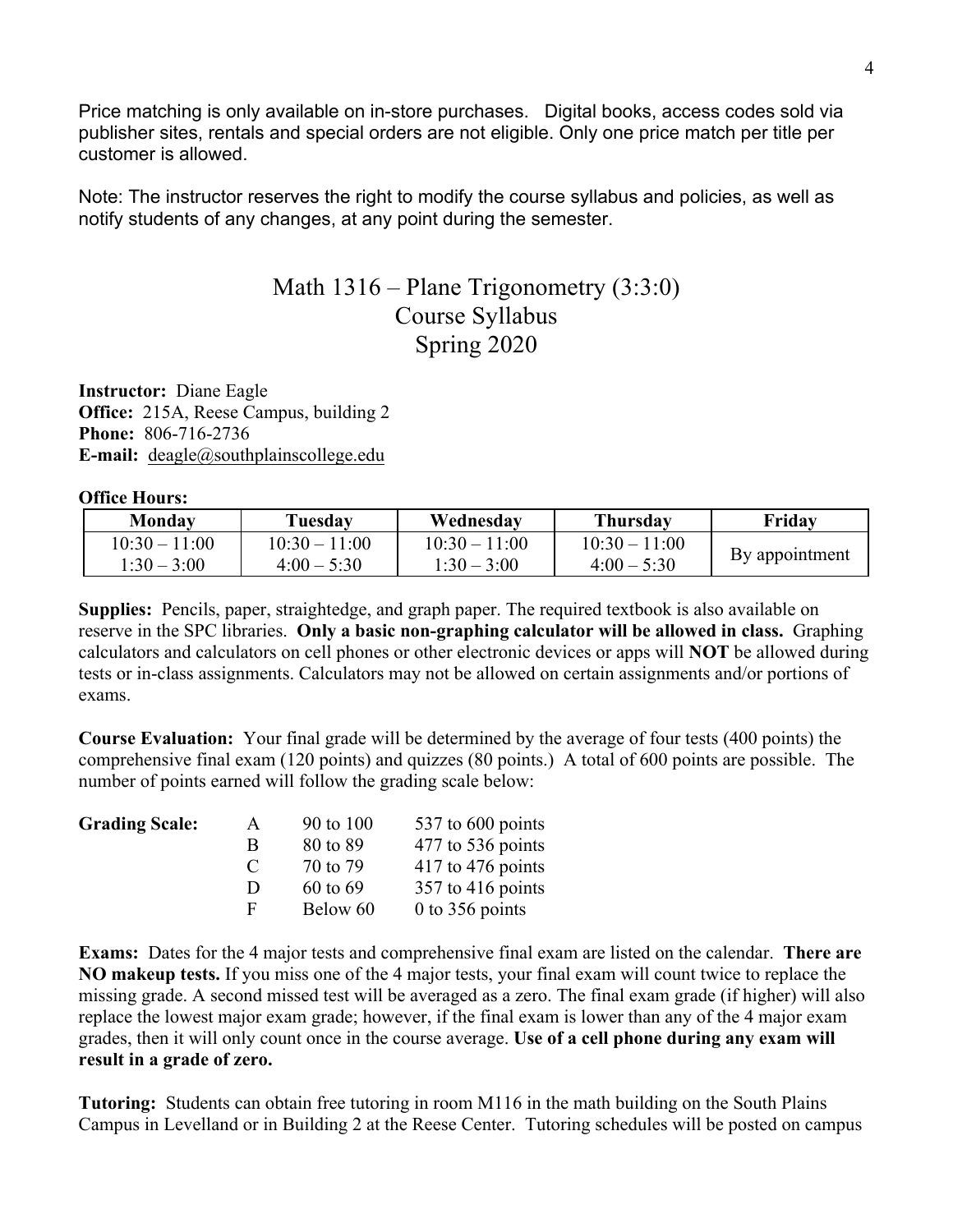and on Blackboard. Please remember to sign in when you seek the help of a tutor in each of these places.

**Homework and Quizzes:** Consistently working problems reinforces the skills and concepts presented, and is essential for success in this course. In addition, many test questions come directly from the assigned problems and examples worked in class. Short quizzes will be given daily, worth 5 points each. To do well on these quizzes, you must complete the homework. Completed homework assignments may be used to work these quizzes, but not the textbook or your notes. Focus your effort on being able to complete the problems on a quiz/exam without any outside resources. **There is NO makeup for quizzes and a grade of zero will be assigned**. Quizzes account for 80 points, or approximately 13% of your overall average.

**Bonus Points:** Students will have the opportunity to make corrections on **one** test (final exam not included) of their choosing, for up to 50% of the points missed. Corrections are due the following class period after the test is handed back. Test corrections must have complete and correct solutions and be turned in on a separate sheet of paper **with** the exam.

**Additional Resources:** Blackboard is the online management system used for this course. Your grades, along with the course syllabus, handouts, reviews, and other resources can all be accessed through Blackboard. PowerPoint slides accompanying this textbook are available on Blackboard and handouts may be printed. Opportunities for additional points are occasionally posted. **Be sure to check Blackboard and your SPC email account regularly for class announcements and updates.**

**Attendance Policy:** Attendance will be taken every class period. Students who arrive late, leave early, sleep during class, or **access their cell phones during class,** may be counted absent. Whenever absences become excessive and, in the instructor's opinion, minimum course objectives cannot be met due to absences, the student will be withdrawn from the course. **Any student who misses 3 consecutive classes or exceeds 5 absences throughout the semester will be administratively dropped and receive a grade of X or F.** Students wishing to drop this class must see the registrar by Thursday, April 23, 2020 to officially withdraw and receive a grade of W.

**Classroom Civility:** Students are expected to be respectful of their fellow classmates and maintain a classroom environment that is conducive to learning. Turn off all cell phones and other electronic devices **before** entering the classroom. **Use of cell phones during class will not be tolerated! You will receive ONE verbal warning, after which you will be asked to leave and receive a zero for that day's assignment.** Refrain from using offensive language, talking loudly or off-topic, working on outside assignments, chewing tobacco products, or otherwise being disruptive in class. Food and/or drinks are NOT allowed in the classroom.

**Academic Honesty:** Students are expected to uphold the ideas of academic honesty. Academic dishonesty includes, but is not limited to, cheating on tests, collaborating with another student during a test, copying another student's work, using materials not authorized, and plagiarism (refer to page 1.) **Use of a graphing calculator, cell phone, or other electronic devices or apps during any in-class assignment or exam will result in a grade of zero.** Leaving the classroom during an exam will not be permitted. Students who do not follow the academic honesty policy will receive a grade of zero for the assignment, and may be dropped from the course with an F, or face possible suspension from the college.

**Email:** Your SPC email account will be used for all correspondence and notifications. When emailing me, be sure to include your name and course section. Provide problem/page numbers or a screen shot.